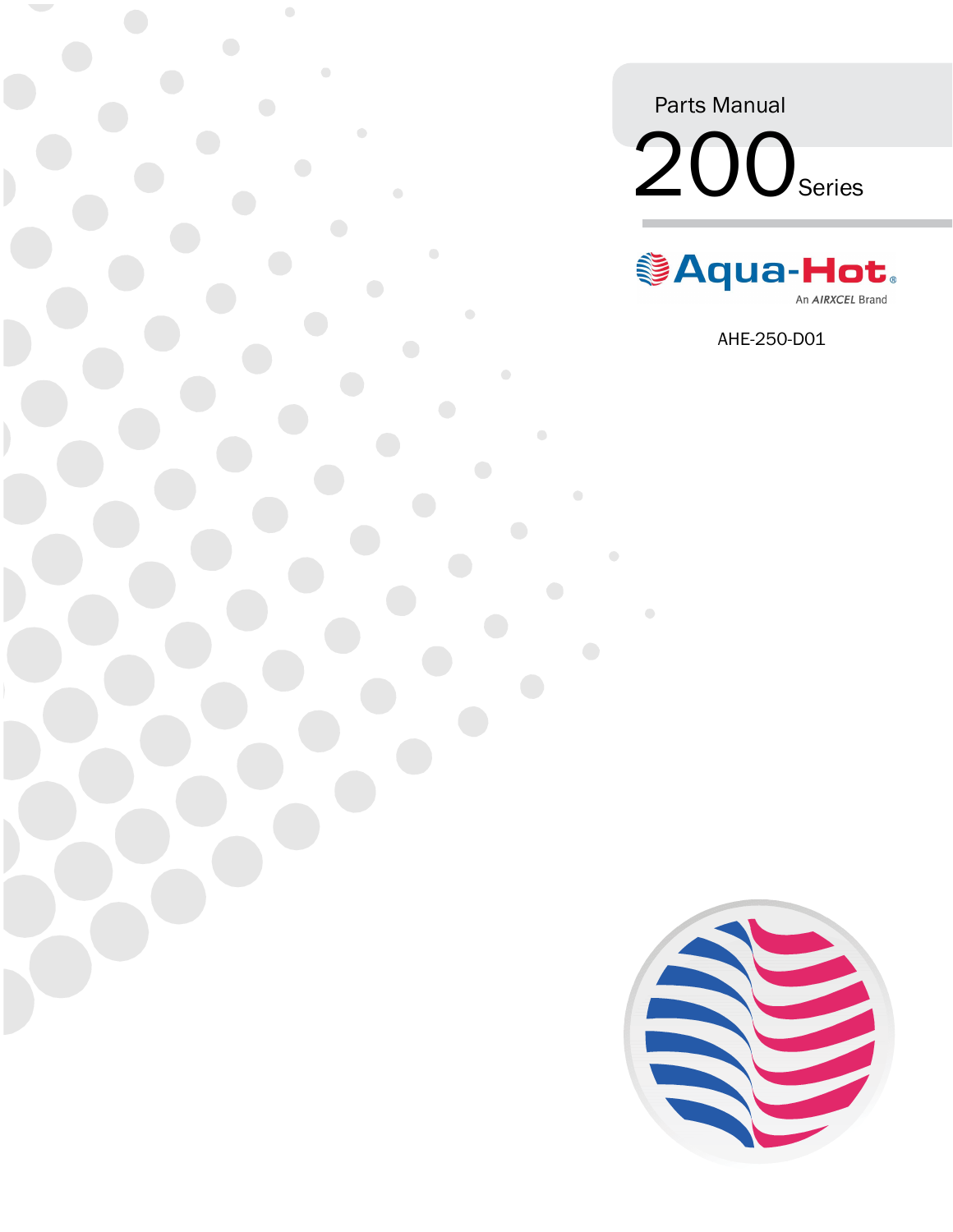## Introduction

The purpose of this manual and the information contained herein, is to assist with the identification of components included with the Aqua-Hot 250D unit which may need to be in need to replacement.

You will notice that some components have been stated multiple times, this is done so as to assist the technician or end-user in correctly identifying components within the Aqua-Hot.

## **Contents**

| Lead-Free Braided Stainless Steel Faucet Connector |
|----------------------------------------------------|
|                                                    |
|                                                    |
|                                                    |
|                                                    |
|                                                    |
| Brass Bulkhead Fitting Diesel Fuel Connection      |
|                                                    |
|                                                    |
|                                                    |
|                                                    |
|                                                    |
|                                                    |
|                                                    |
|                                                    |
|                                                    |
|                                                    |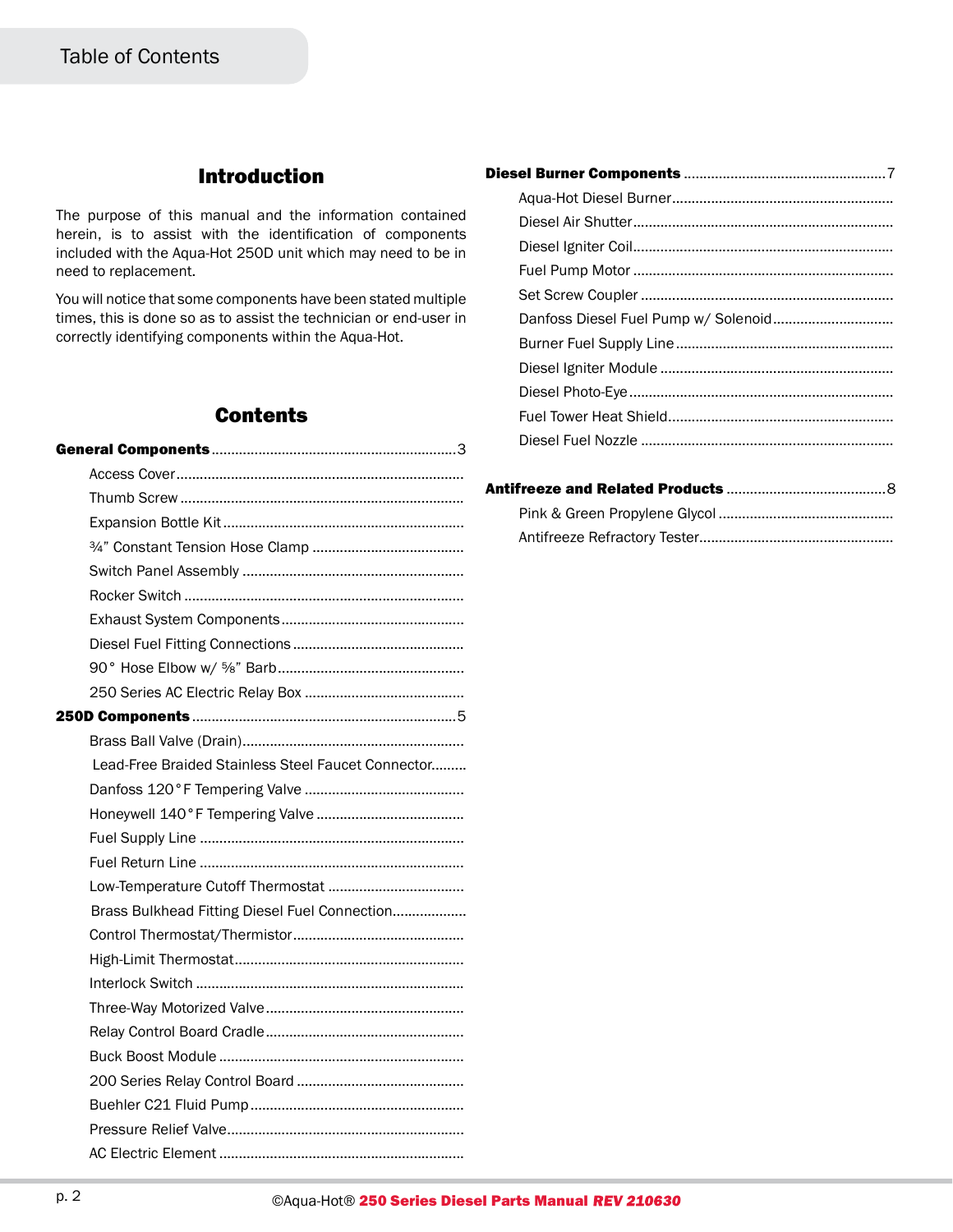

| <b>Key</b>     | <b>Part Number</b> | <b>Beginning</b><br>of Use | <b>Description</b>                                |
|----------------|--------------------|----------------------------|---------------------------------------------------|
| 1              | SME-200-002        | Launch                     | <b>Access Cover</b>                               |
| $\overline{2}$ | HDX-010-400        | Launch                     | Star Grip Thumb Screw (x2)                        |
| 3              | <b>MSE-200-OFB</b> | Launch                     | Kit: Expansion Bottle, Fluid Sensor, Clamps, Hose |
| 4              | PLX-CTB-270        | Launch                     | 3/4" Constant Tension Hose Clamp                  |
| 5              | ELE-000-508        | Launch                     | 12V DC Switch Panel Assembly                      |
| 6              | ELX-283-283        | Launch                     | <b>Rocker Switch</b>                              |
| 7              | PLX-664-750        | Launch                     | Pipe Nipple, $3" 1\frac{1}{2}"$ (M) NPT           |
| 8              | PLX-11D-028        | Launch                     | 90° Exhaust Elbow, 1 1/2" (M) NPT                 |
| 9              | PLX-664-730        | Launch                     | Pipe Nipple, $4" 1\frac{1}{2}"$ (M) NPT           |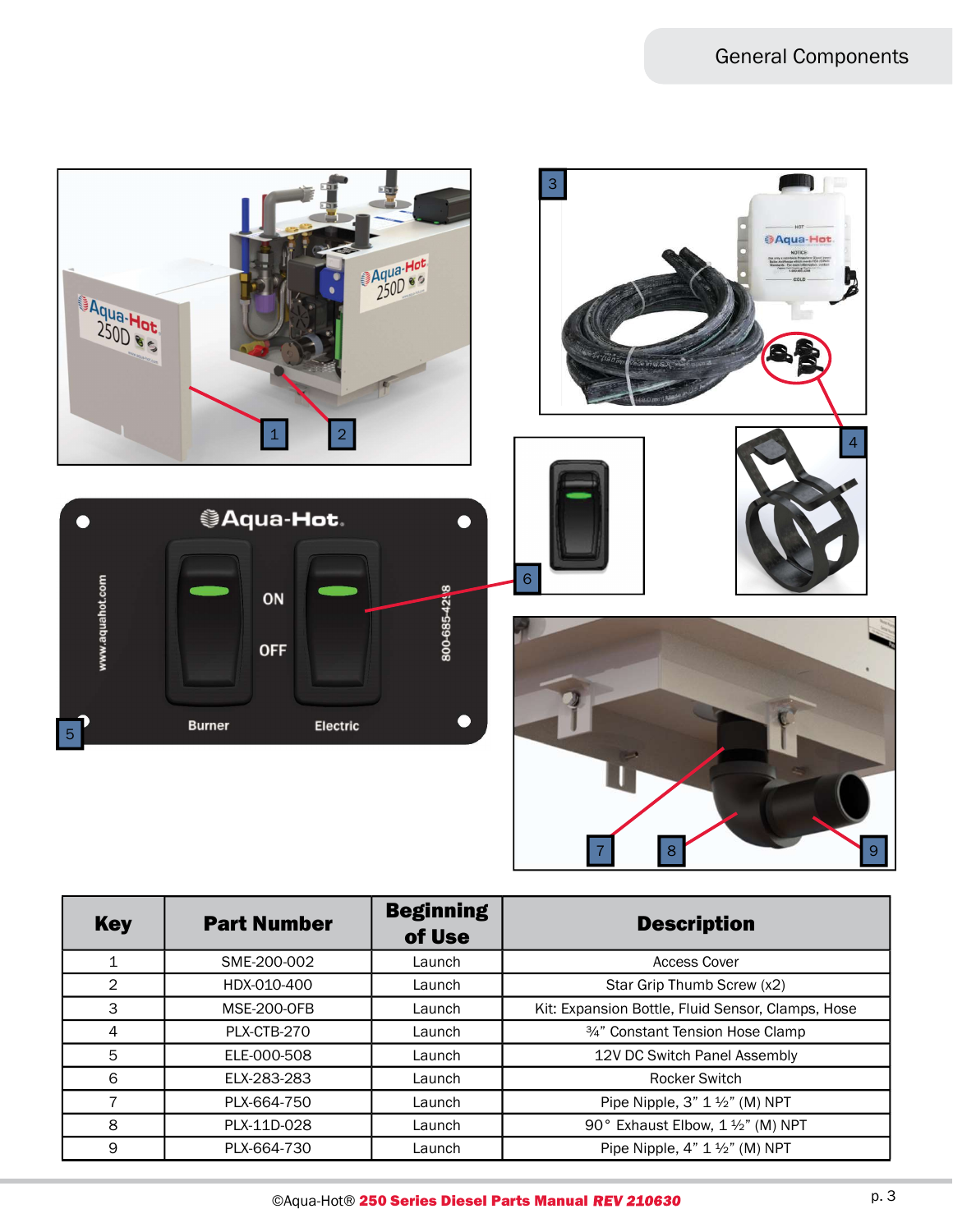

| <b>Key</b> | <b>Part Number</b> | Date of<br><b>Use</b> | <b>Description</b>             |
|------------|--------------------|-----------------------|--------------------------------|
|            | PLX-105-800        | Launch                | Diesel Fuel Fitting Connection |
| っ          | PLX-200-345        | Launch                | 90° Hose Elbow w/ %" Barb      |
| 3          | ELX-630-001        | Launch                | <b>AC Electric Relay</b>       |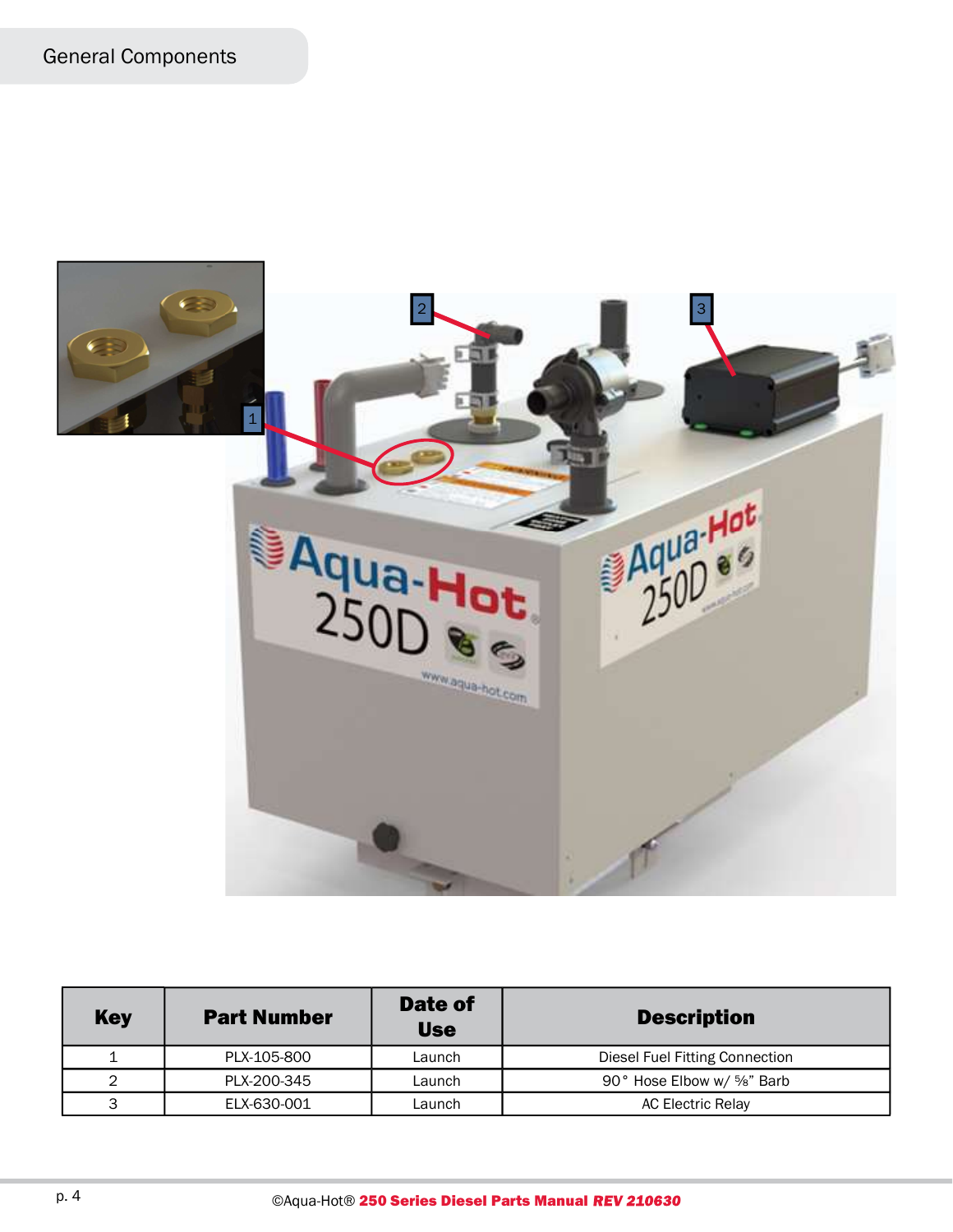## 250D Components



| <b>Key</b>     | <b>Part Number</b> | Date of<br><b>Use</b> | <b>Description</b>                                      |
|----------------|--------------------|-----------------------|---------------------------------------------------------|
| $\mathbf{1}$   | PLX-BV1-200        | Launch                | Brass Ball Valve $\frac{1}{2}$ " (F) NPT                |
| $\overline{2}$ | PLX-110-050        | Launch                | Lead-Free Braided Stainless Steel Faucet Connector (x2) |
| 3              | PLX-362-100        | 4/26/2019             | Danfoss 120°F Tempering Valve                           |
| 3A             | PLX-09P-100        | Launch                | Honeywell 140°F Tempering Valve                         |
| 4              | FLE-250-001        | Launch                | Fuel Supply Line                                        |
| 5              | FLE-250-002        | Launch                | <b>Fuel Return Line</b>                                 |
| 6              | ELE-LTC-200        | Launch                | Low Temperature Cutoff Thermostat                       |
| $\overline{7}$ | PLX-105-800        | Launch                | Brass Bulkhead Fitting, 1/4" x 1/4" (F) NPT             |
| 8              | ELE-015-011        | Launch                | Thermostat, Control 1/2" (M) NPT                        |
| 9              | ELE-HLT-425        | Launch                | 215°F High-Limit Thermostat                             |
| 10             | ELX-000-051        | Launch                | 12V DC Interlock Switch                                 |
| 11             | PLE-888-250        | Launch                | Three-Way Motorized Valve Kit                           |
| 12             | EPE-800-100        | Launch                | Relay Control Board Cradle                              |
| 13             | ELE-400-025        | Launch                | <b>Buck Boost Replacement Kit</b>                       |
| 14             | ELE-RCB-200        | Launch                | 200 Series Relay Control Board                          |
| 15             | PLX-100-900        | Launch                | Buehler C21 Fluid Pump                                  |
| 16             | ELE-400-900        | Launch                | <b>Buehler C21 Wire Harness</b>                         |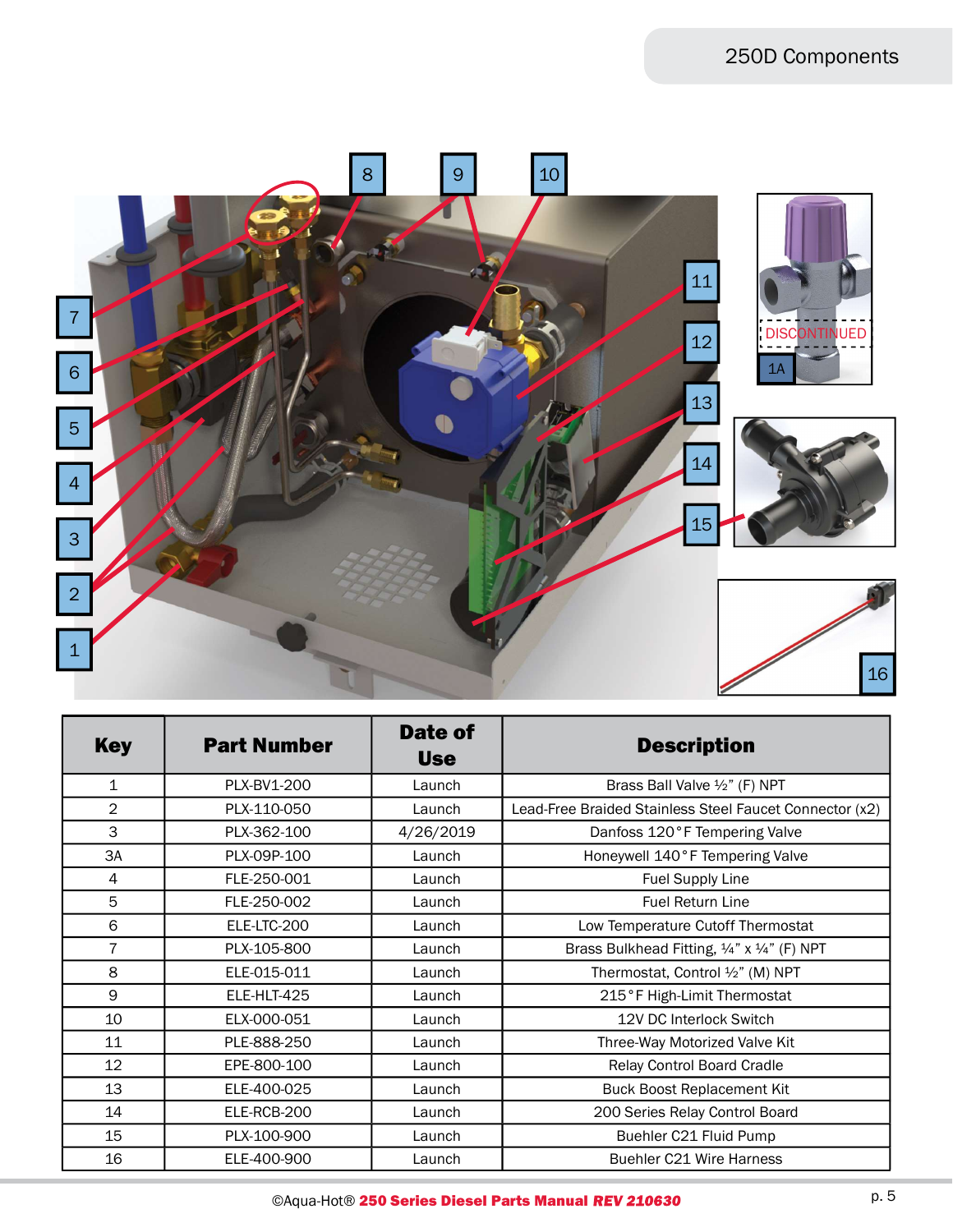## 250D Components



| <b>Key</b>     | <b>Part Number</b> | Date of<br><b>Use</b> | <b>Description</b>                                      |
|----------------|--------------------|-----------------------|---------------------------------------------------------|
| $\mathbf{1}$   | PLX-BV1-200        | Launch                | Brass Ball Valve 1/2" (F) NPT                           |
| $\overline{2}$ | PLX-110-050        | Launch                | Lead-Free Braided Stainless Steel Faucet Connector (x2) |
| 3              | TBD                | Launch                | 1000W AC Element 3/4" (M) NPT                           |
| 3A             | ELX-2E7-250        | TBD.                  | 1kW 120V AC Electric Element, 1" NPSM                   |
| 4              | ELE-888-425        | Launch                | 215°F 120V AC High-Limit Thermostat                     |
| 5              | PLX-362-100        | TBD                   | Danfoss 120°F 1/2" NPT (M) Tempering Valve              |
| 5A             | PLX-09P-100        | Launch                | Honeywell 140°F Tempering Valve                         |
| 6              | ELE-LTC-200        | Launch                | Low-Temperature Cutoff Thermostat                       |
| 7              | PLX-111-125        | Launch                | 125PSI Pressure Relief Valve                            |
| 8              | ELE-400-025        | Launch                | <b>Buck Boost Replacement Kit</b>                       |
| 9              | PLX-100-900        | Launch                | Buehler C21 Fluid Pump                                  |
| 10             | PLE-251-D01        | Launch                | Three-Way Motorized Valve Kit (250D)                    |
| 11             | ELE-RCB-200        | Launch                | 200 Series Relay Control Board                          |
| 12             | ELE-400-900        | Launch                | <b>Buehler C21 Wire Harness</b>                         |

3A

p. 6 CAqua-Hot® 250 Series Diesel Parts Manual REV 210630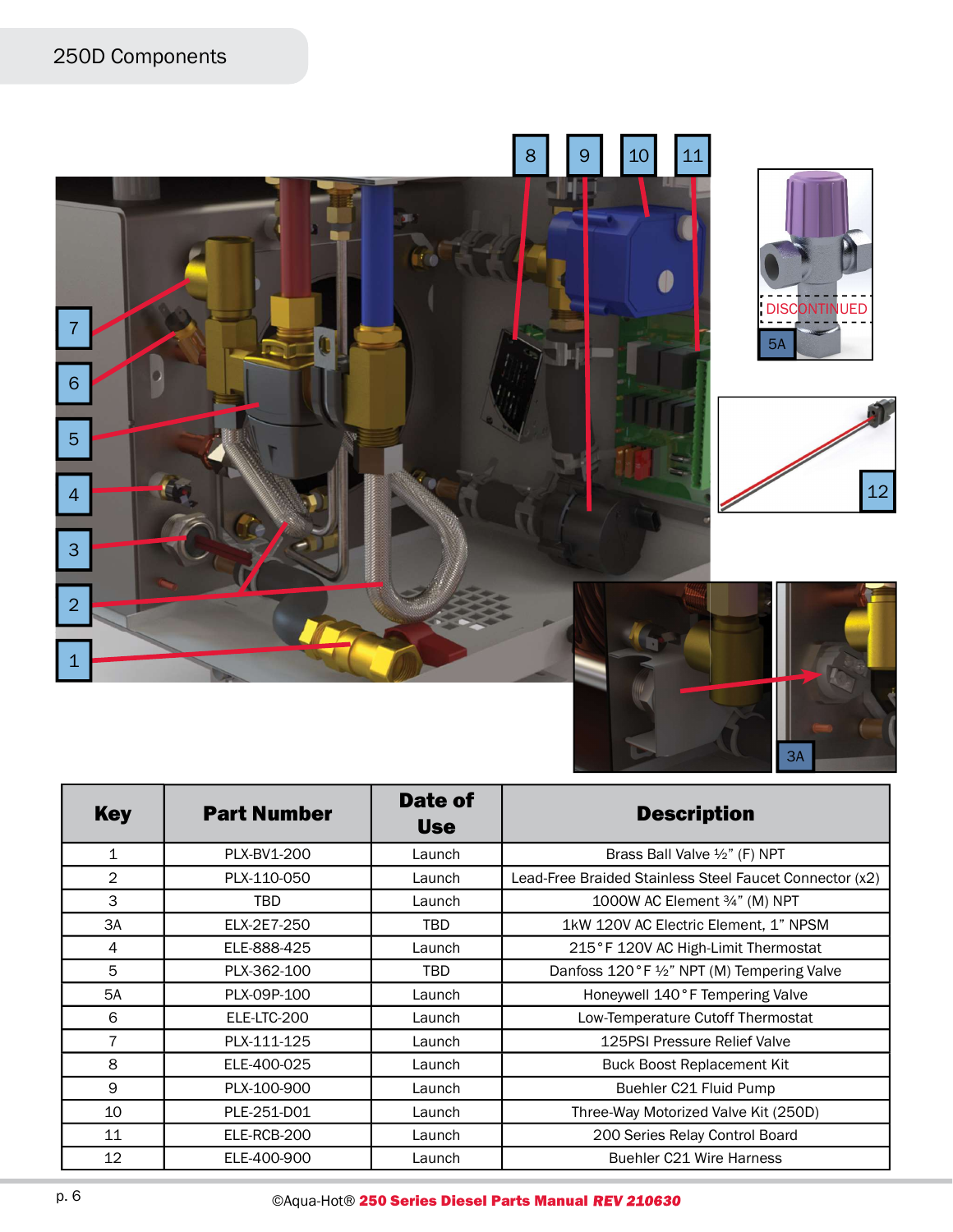

10 ELE-888-130 Launch Diesel Photo-Eye Kit 11 **SME-800-053 Launch Launch Fuel Tower Heat Shield** 12 WPX-886-41A Launch Diesel Fuel Nozzle 60° 13 DBE-000-000 Launch Aqua-Hot Diesel Burner Assembly 14 ELE-888-121 Launch Replacement Electrode Wires Kit (not pictured)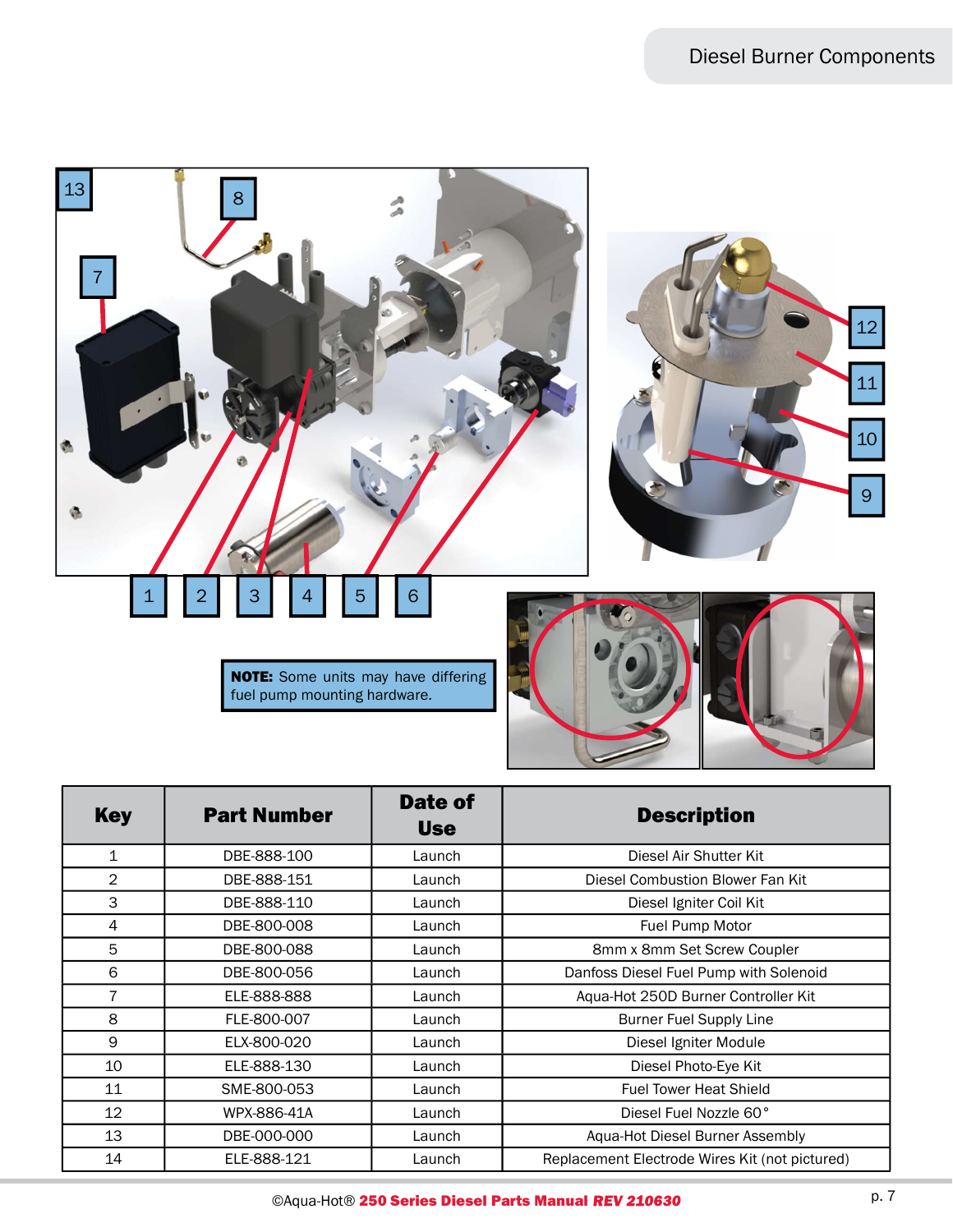



| <b>Key</b> | <b>Part Number</b> | Date of<br><b>Use</b> | <b>Description</b>                  |
|------------|--------------------|-----------------------|-------------------------------------|
|            | MSX-300-275        | Launch                | Pink Propylene Glycol Concentrate   |
| 2          | <b>MSX-300-GRN</b> | Launch                | Green Propylene Glycol Concentrate  |
| 3          | MSX-300-270        | Launch                | 1 Gallon Pink Boiler Antifreeze     |
| 4          | MSX-300-300        | Launch                | 1 Gallon Green Boiler Antifreeze    |
| 5          | MSX-907-162        | Launch                | <b>Coolant Tester Refractometer</b> |